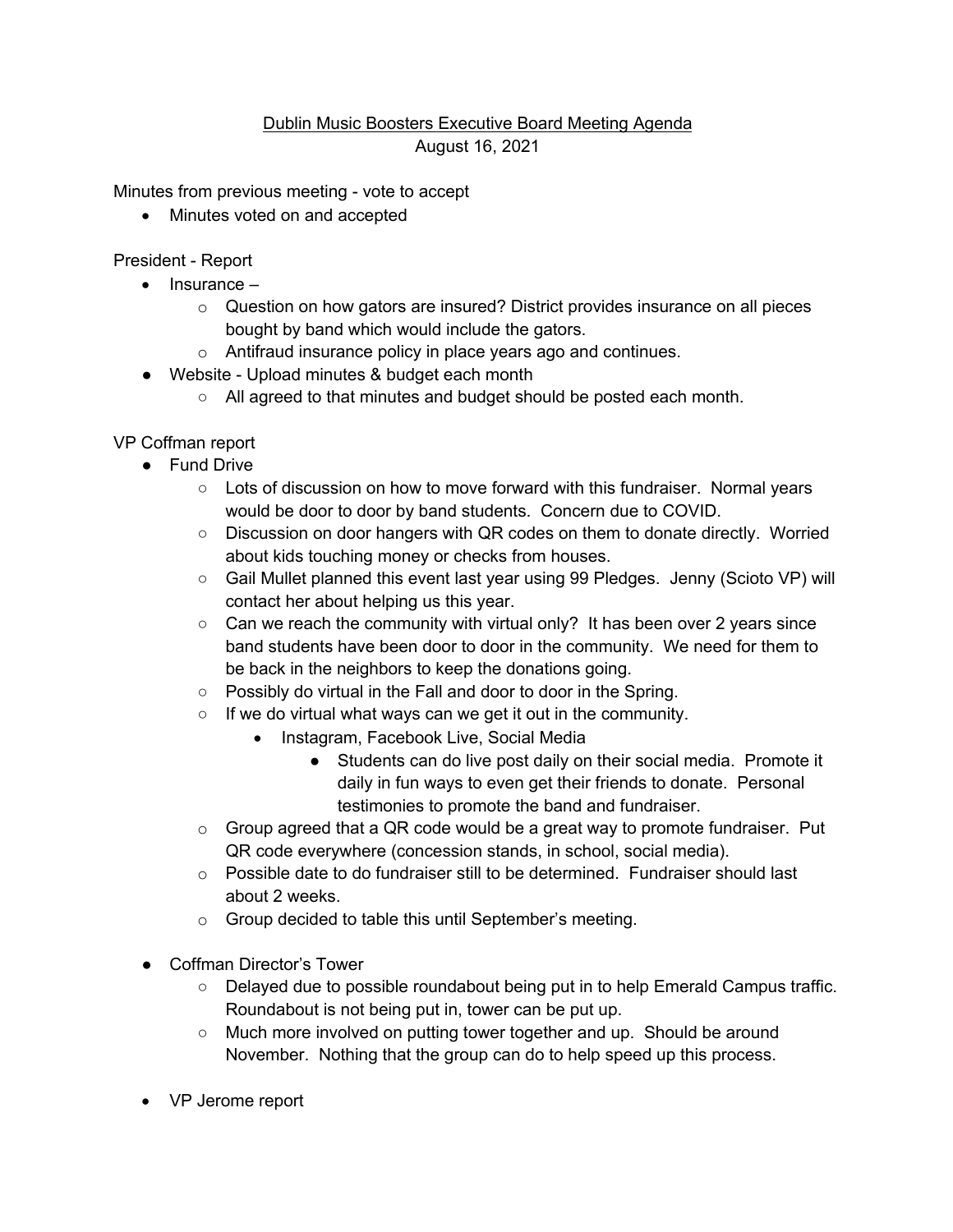- o Band camp went great
- Dublin Showcase
	- Planning will begin soon.

VP Scioto report

- Band camp went great! They had more volunteers than normal which helped. Pool party, game night, a couple of the fun activities.
- Open position Hospitality

Treasurer report a

- Budget \$36,000 voted on and approved
	- o Budget runs July to June
	- o Concession Report will be shared with each school shown separately.
- Tax filing service change
	- CPA firm needed for taxes due October but can file an extension Treasurer can do filing depending on level of comfort. Can be good to have other eyes on taxes. Will check with Curtis next meeting on CPA firm.
	- Tax return is a 990 Non-Profit
- Concessions credit card
	- $\circ$  Can we have a credit card to use? Would help with online purchasing. Issue is that someone needs to sign up for it. Not moving forward at this point.
- Coffman Treasurer report
	- o Band camp and uniforms 2 big events completed
	- $\circ$  What to do with W-9 for college staff Curtis (District Treasurer) will take care of this.
- Jerome Treasurer report Not present but all is good
- Scioto Treasurer report All is good

Concessions Representative report

- Apple Pay
	- $\circ$  All schools should have it at this point Dan will check with Indu to make sure Jerome has Apply Pay ready for this year
- OHSAA Ticket prices for the year are \$7.00 plus taxes. Keep in mind schools offer family packs.
- Concessions menu cost change Motion made to change concession prices, all agreed, motion approved.
	- Pepsi \$3
	- Water, coffee \$2
	- Chips \$1
	- Pizza \$2.50 Concessions will cut pieces to make sure they are even.
	- $\circ$  Hotdogs \$2
- More customers are paying by card.